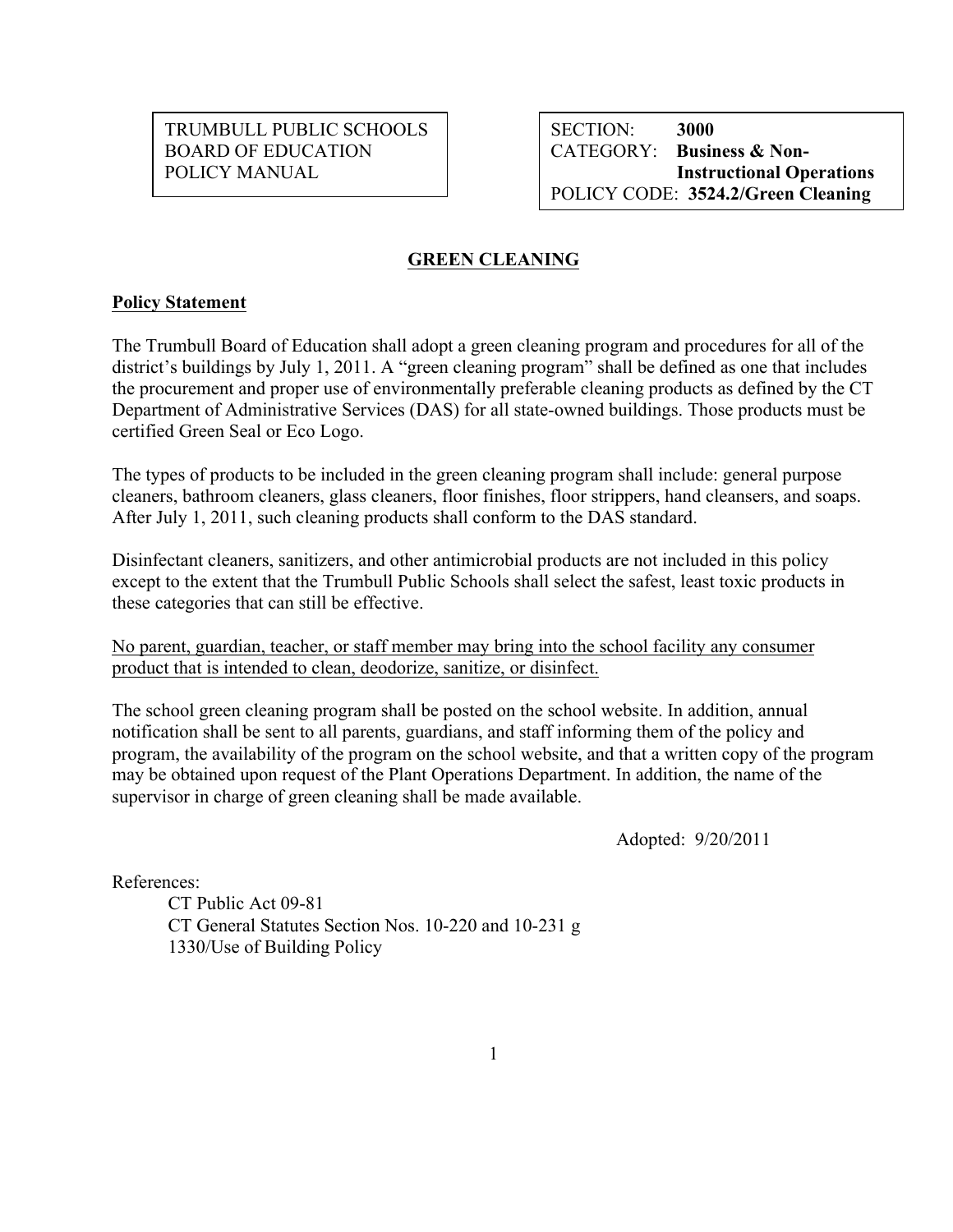## **3524.2/Green Cleaning**

## **Regulations**

 adversely impact air quality, occupant well-being, and the environment." Green cleaning products have increased in importance as health studies have documented what ill and adverse effects most commercial chemical cleaning products have, not only on the janitorial staff that use them everyday, but also on building occupants such as an occupant in an office or a student in a school. The purpose of this policy is to prevent ailments caused by using harmful and toxic chemicals, increase knowledge of those who use them, and ensure that the products are not detrimental to the environment, water supply, or soil. As stated by the United States Green Building Council (USGBC), the overall intent of a green cleaning policy should be to "reduce exposure of building occupants and maintenance personnel to potentially hazardous chemical contaminants that

#### OVERVIEW:

Cleaning standards and practices for the district include:

- • Purchase **sustainable cleaning products and disinfectants** that comply with criteria in 'Industrial and Institutional Cleaner Specifications'.
- Purchase **sustainable cleaning tools**, particularly microfiber or recycled cotton tools and wipes.
- For new equipment purchases, select **sustainable cleaning equipment** meeting criteria in 'Sustainable Cleaning Equipment Specifications'
- bags and liners • Create a **listing of sustainable products approved for purchase** for the facility including industrial and institutional cleaners, floor care products, disposable paper products and trash
- Create a **listing of prohibited products and chemicals** that will not be permitted nor purchased for use in the facility
- Develop **requirements for staffing and training of maintenance personnel** appropriate to the needs of the building. Specifically address the training of maintenance personnel in the hazards of use, disposal and recycling of cleaning chemicals, dispensing equipment and packaging.
- **No parent, guardian, teacher, or staff member may bring into the school facility any consumer product that is intended to clean, deodorize, sanitize, or disinfect.**

\*\*\*\*For more information, please contact the Trumbull Public Schools Plant Administrator.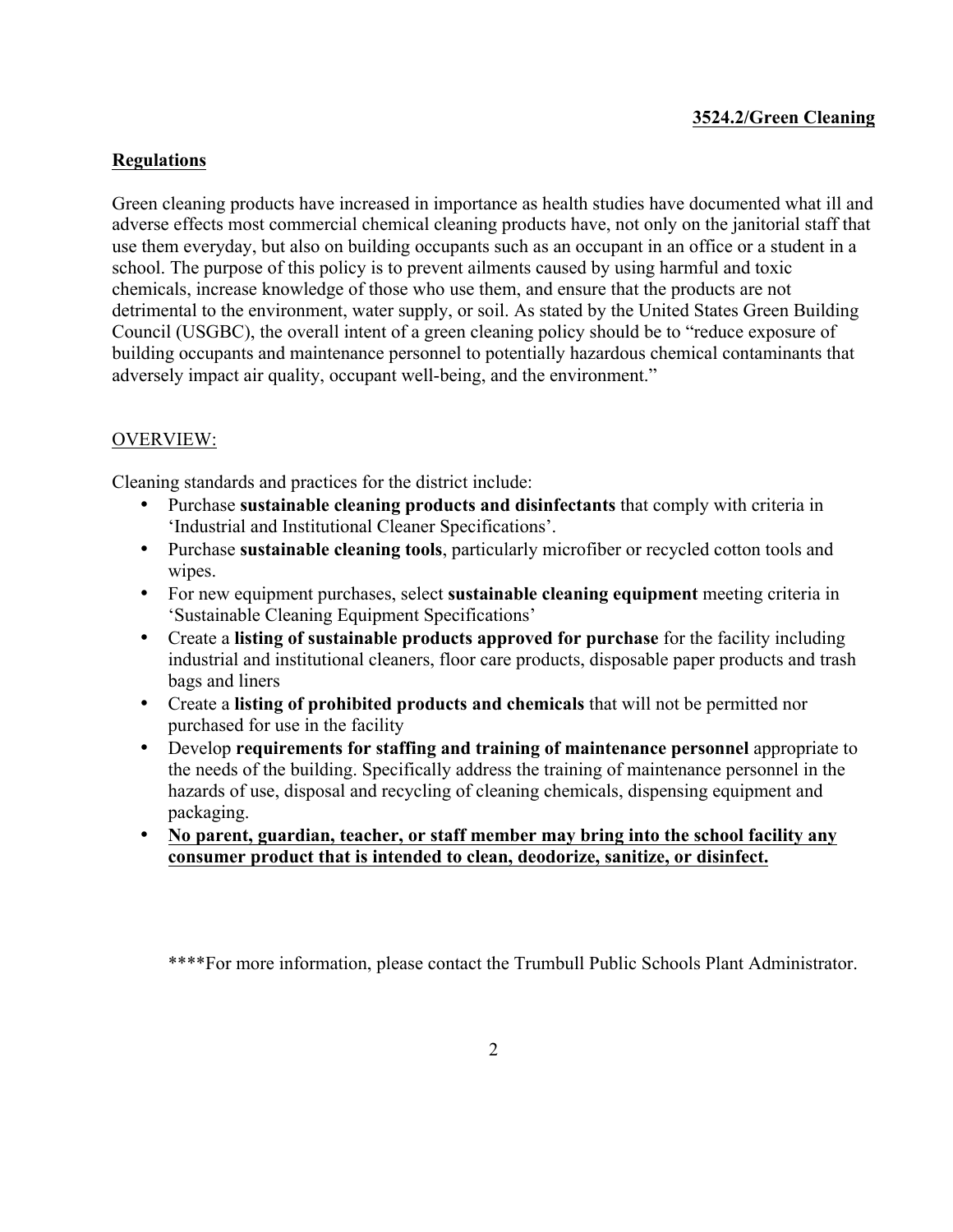## **Regulations cont'd.:**

#### **PURCHASE OF SUSTAINABLE CLEANING PRODUCTS & MATERIALS:**

#### Industrial and Institutional Cleaner Specifications:

**General purpose, bathroom, glass, and carpet cleaners used for industrial and institutional purposes will meet the requirements of Green Seal 37 (GS-37).** 

**Industrial and institutional floor care products will meet the requirements of Green Seal 40 (GS-40).** 

Sustainable Cleaning Tools:

#### **Microfiber Cleaning Cloths and Dry Mops:**

Microfiber cleaning products use static electricity to hold dust and particles without leaving dirt or streaks on the cleaned surface. They do not require the use of chemicals, can be used dry for dusting and light dirt, and cloths may be dampened with hot water for cleaning glass, mirrors, painted surfaces, etc. Microfiber cloths come in numerous styles in order to best fit the intended use, and can hold up to 7 times their weight in liquid. These reusable cloths will also replace the need for paper towels, reducing overall waste.

#### **Recycled Cotton Cloths:**

Recycled cotton cloths are always helpful to have when using a microfiber cloth is not necessary. These reusable cloths will also replace the need for paper towels, reducing overall waste.

#### Sustainable Cleaning Equipment:

Sustainable Cleaning Equipment:<br>The TPS custodial department possesses several pieces of "green"cleaning equipment. However, it is understood that the wholesale replacement of all existing custodial equipment is cost prohibitive and impractical. Therefore, the use of "green" cleaning equipment shall continue to be phased in with the purchase of new and replacement equipment.

#### **When replacing custodial equipment, the following guidelines shall be followed:**

#### **Vacuum Cleaners and carpet Extraction Equipment:**

Vacuum cleaners and carpet extraction equipment shall be certified by the Carpet and Rug Institute (CRI) "Green Label" Testing Program for vacuum cleaners and operate with a sound level of less than 70dBA.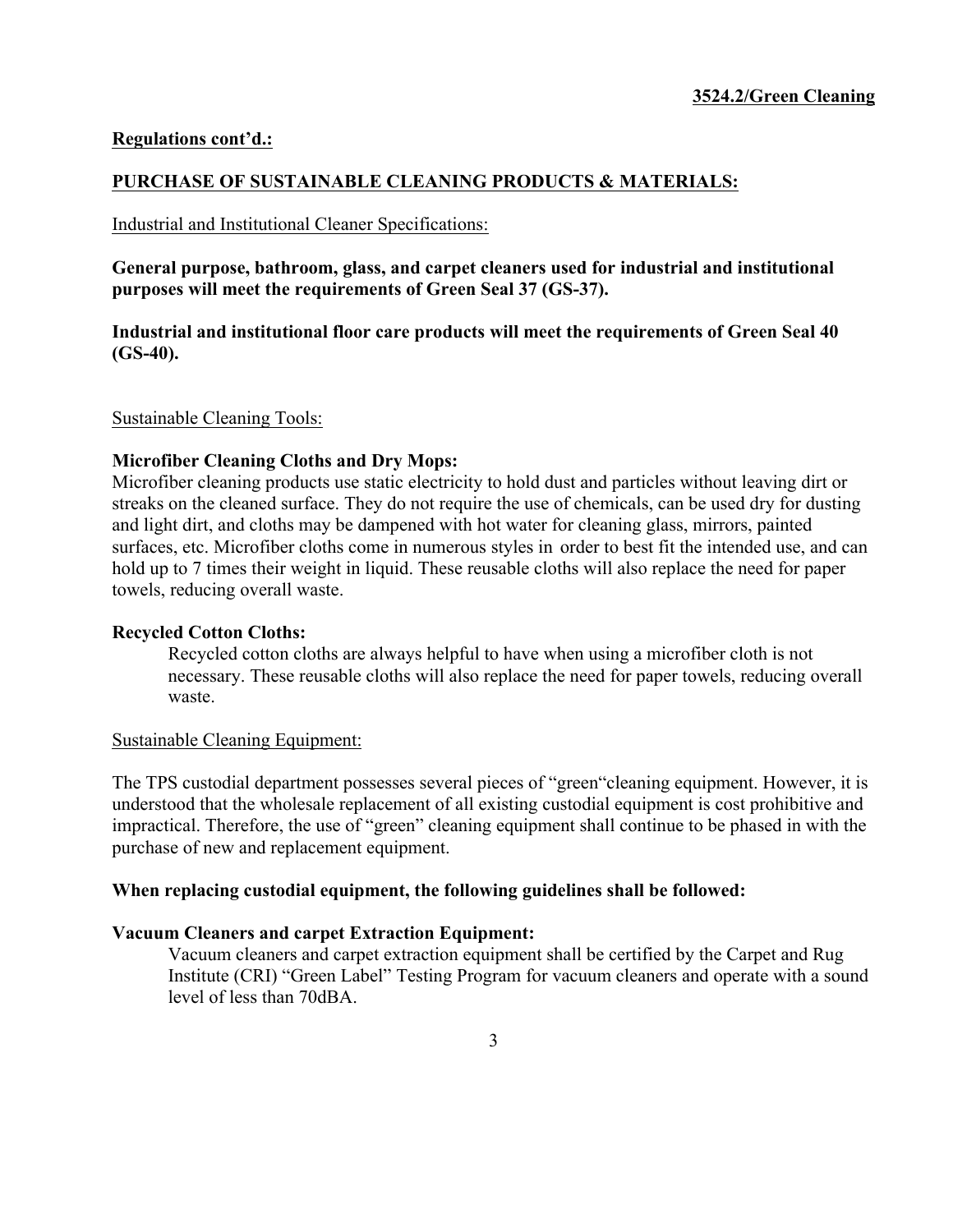#### **Regulations cont'd.:**

#### **Powered Floor Maintenance Equipment:**

Powered floor maintenance equipment, including electric and battery-powered floor buffers and burnishers shall be equipped with vacuums, guards and/or other devices for capturing fine particulates and shall operate with a sound level of less than 70dBA.

## **Automated Scrubbing Machines:**

Automated scrubbing machines shall be equipped with variable-speed feed pumps and onboard chemical metering to optimize the use of cleaning fluids. Alternatively, the scrubbing machines use only tap water with no added cleaning products.

## Prohibited Products:

Prohibited Products:<br>The following is a list of products that are prohibited for use in Trumbull Public Schools

- Aerosols and other ozone depleting products
- Non-concentrated cleaning products (if concentrated is available)
- Products containing heavy metals
- Alkylphenol ethoxylates
- Phthalatates

# **TRAINING PROGRAM:**

Custodial training is an integral part of a green cleaning policy. If the janitorial staff is not trained to use products correctly, results can lead to excessive use of chemicals (using higher cleaner concentrations when not required for the task at hand), wasted time (for over-cleaning) and wasted resources, all of which can have a negative effect on the environment and the facility's maintenance budget. Please find the Trumbull Public Schools Green Cleaning Training Guide in the following pages.

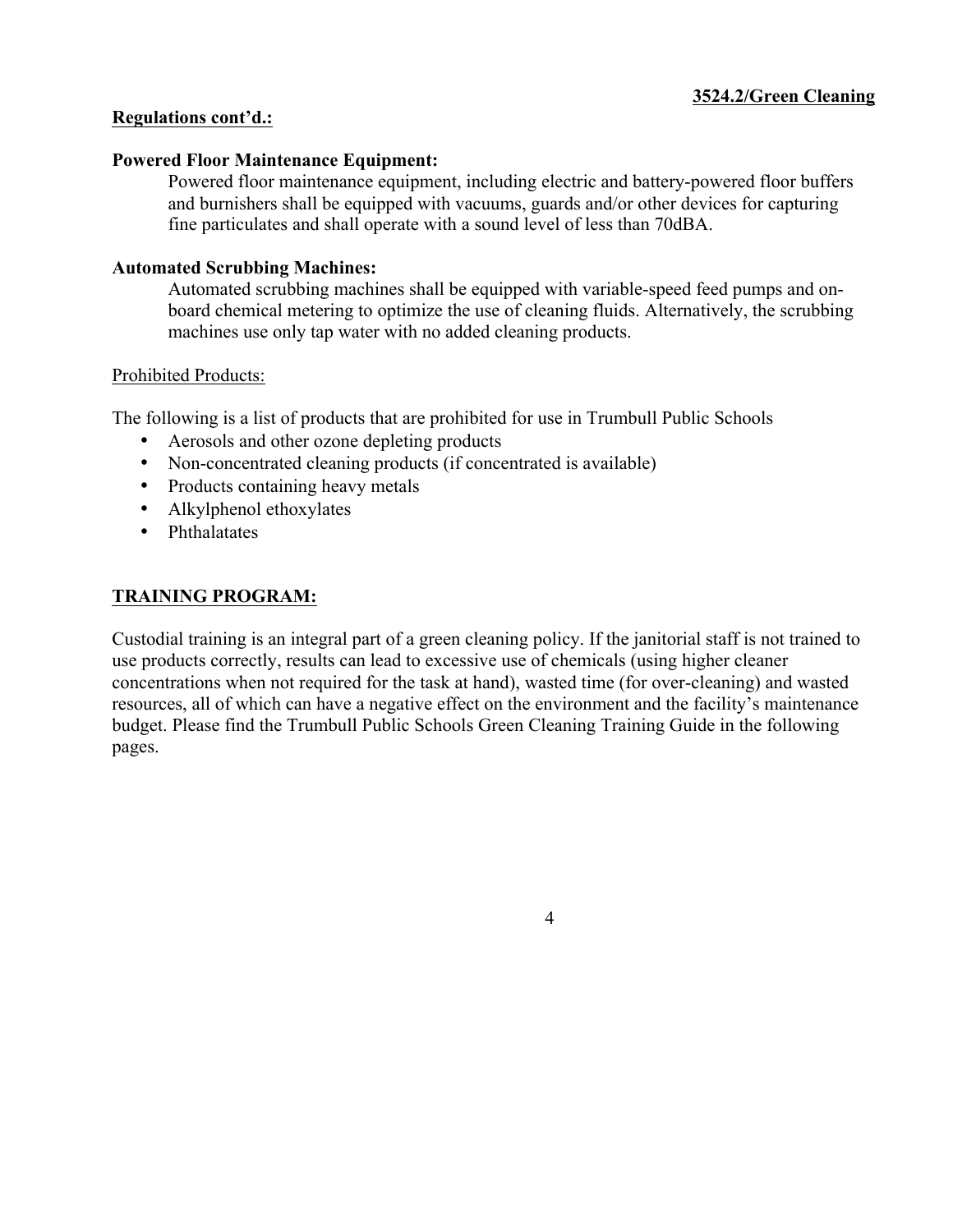## **GREEN CLEANING TRAINING GUIDE TRUMBULL PUBLIC SCHOOLS**

**\_\_\_\_\_\_\_\_\_\_\_\_\_\_\_\_\_\_\_\_\_\_\_\_\_\_\_\_\_\_\_\_\_\_\_\_\_\_\_\_\_\_\_\_\_\_\_\_\_\_\_\_\_\_\_\_\_\_\_\_\_\_\_\_\_\_\_\_\_\_\_\_\_\_\_\_\_\_\_\_\_** 

#### **Purpose:**

To maintain a safe, sanitary and healthy environment for all students, staff and visitors.

#### **What is Green Cleaning?**

Green cleaning is the practice of using environmentally-friendly methods and products that preserve human health and environmental quality.

## **How do we implement a Green Cleaning Program**?

- Be sure our cleaning staff understands the importance and takes part in providing a clean, healthy building for all building occupants.
- Use environmentally preferred cleaning products such as those that are Green Seal Certified.
- Use environmentally preferred paper products.
- Use sustainable cleaning equipment.
- Minimize waste.
- Only approved cleaning chemicals may be used in the schools.

## **Steps to a "Green Clean"**

**1. Organization:** Be sure to assemble all necessary equipment. This includes Microfiber cloths, trash liners, general purpose cleaner, large separate trash and recycling receptacles, etc.

#### **2. Empty the Trash Container:**

- separate from trash. o Empty and remove all trash and recycling from the room. Recycling should always be kept
- o Replace the liner if it is soiled. If not, leave the liner and only dump the trash.

# **3. Dust from High to Low:**

- o Use a Microfiber high duster to clean all surfaces above shoulder height.
- o Begin at a set point (e.g. the door, specific corner, etc.) and clean in a counter-clockwise rotation around the room.
- o Use a Microfiber cloth to dust all lower surfaces and follow the same pattern around the room.
- o Bring soiled cloths to laundry area for washing.

# *What is Microfiber?*

Microfiber cleaning products use static electricity to hold dust and particles without leaving dirt or streaks on the cleaned surface. They do not require the use of chemicals, may be used dry for dusting and light dirt, and cloths can also be dampened with hot water for cleaning glass, mirrors, painted surfaces, etc.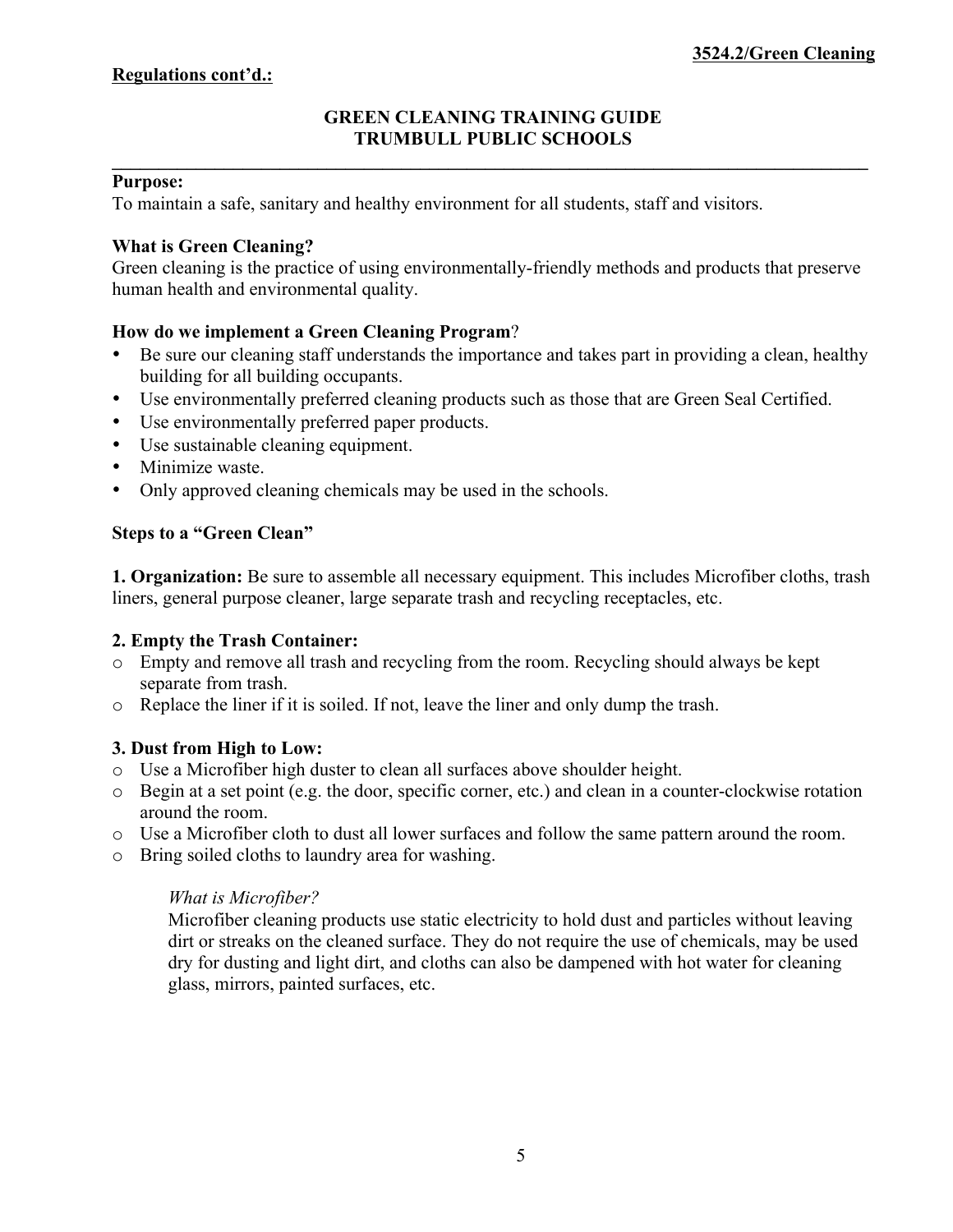# **4. Dry Mop or Vacuum**

## *Dry mop*

- o Using a Microfiber dry mop, begin at the back of the room and work toward the door. Always keep the mop in direct contact with the floor.
- o Pick up dirt with dust pan and brush and deposit into the large trash receptacle.
- o To clean the dust mop, use the counter brush in a downward motion over the trash receptacle.
- o Return mop to supervisor to be washed

# *HEPA Vacuum*

o Use HEPA or High-filtration technology for better indoor air quality. High Efficiency Particulate Arrestor' or HEPA Filters are able to trap over 99% of airborne particulate matter as small as 0.3 microns, leaving the air that exits the vacuum cleaner than the air that went in.

## **5. Diluting Chemicals for Use**

The chemical concentrate dispenser for approved all-purpose cleaner is located on the wall of the each janitorial closet. To dispense, carefully follow manufacturer's instructions.

#### *Bottles*

- o Choose an empty, refillable spray bottle.
- o Place the empty bottle under the dispenser marked with a spray bottle.
- o Flip the dispenser switch to "ON" and run the mop sink water until the bottle is full.

#### *Mop Bucket*

- o Take a mop bucket and place it under the dispenser marked with a mop bucket.
- o Flip the dispenser switch to "ON" and run the mop sink water until the bucket is full.

# **6. Spot Clean Surfaces**

o Use Microfiber cleaning cloths for general spot cleaning.

- o If more thorough cleaning is necessary, spray approved all-purpose cleaner onto cleaning cloth.
- o All surfaces including desks, chairs, tables, windows, telephones, furniture, switches, doorknobs, and frames should be spot cleaned.

# **7. Clean and Disinfect Bathrooms**

*Disinfectants should be used sparingly and only where required. When using chemical disinfectants, carefully follow product label directions for preparation of disinfecting solutions.* 

- o Apply EPA-registered disinfectant to the inside of the toilet bowl; swab the underside of rim and let sit.
- oClean all fixtures, sinks, outside of bowl and toilet seat, using EPA-certified disinfectant and cleaning cloth. Be sure to use separate cloths for the toilet and the sink!!
- oClean mirrors using a Microfiber cloth. (Dampen with warm water if necessary.)
- oRefill all dispensers, hand soap, toilet tissue and paper towels. Place any empty roll tubes in the recycling receptacle.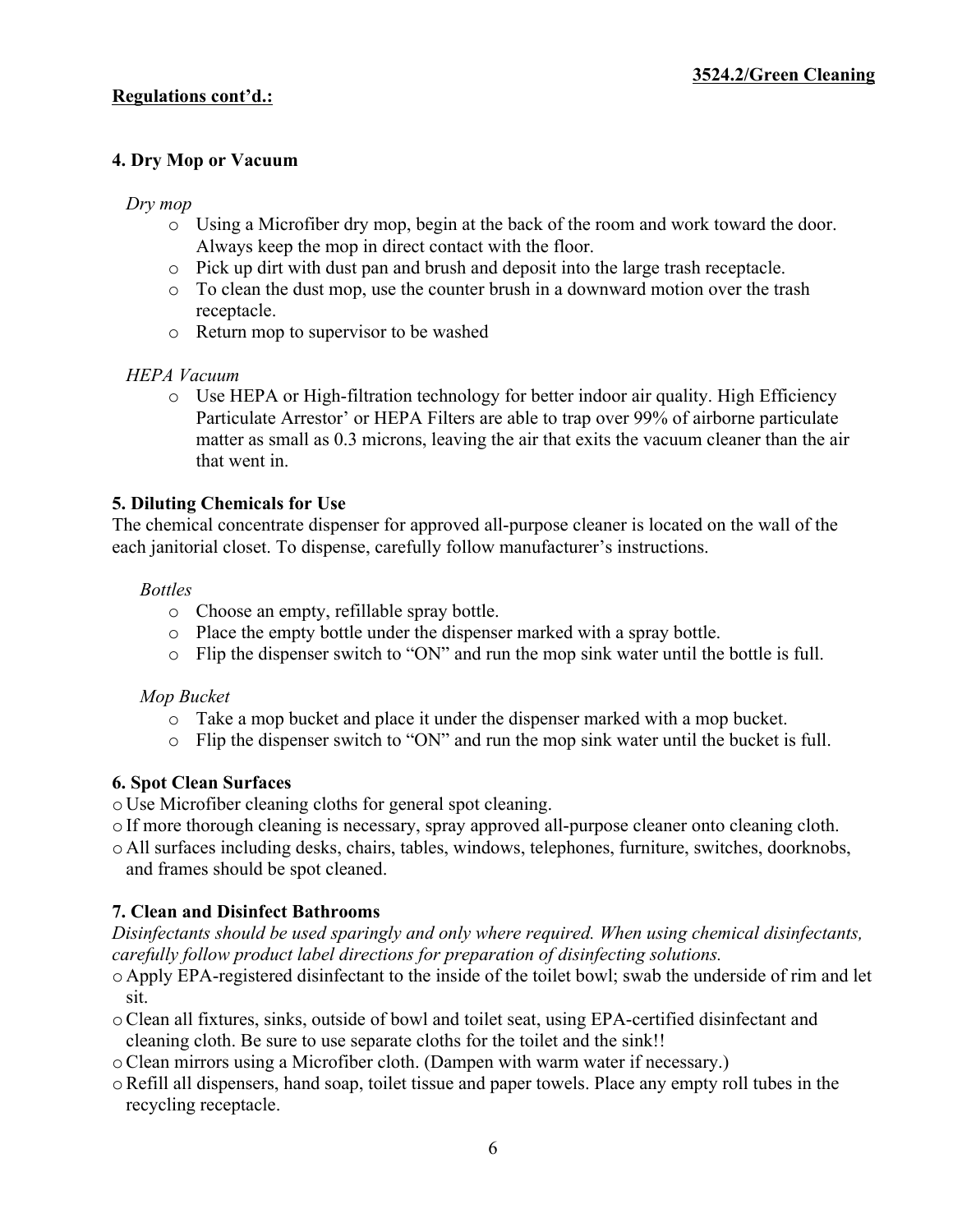# **Regulations cont'd.:**

# **8. Damp Mop**

- o Using approved all-purpose cleaning solution, immerse your wet mop in mop bucket and then *tightly* wring out the mop.
- oStarting at one end of the room working toward the door, damp mop the floor using a figure eight pattern. Change the bucket solution as it becomes dirty.

# **9. Inspection**

- oCheck to make sure you have completed all necessary cleaning tasks.
- oReport any maintenance problems or issues.

# **10. Specialty Cleaning and Projects**

- oIncludes oven cleaning, carpet care and other periodic work.
- oCarpet care: use approved carpet cleaner

oFloor care: use approved multi-use floor coating and floor stripper

## **11. Disposal**

- o Use the cleaning chemicals entirely; never dispose of cleaning chemicals down drain or in trash.
- o Save empty spray bottles to be refilled, making sure the chemical label is still intact and readable.
- o Bring hazardous waste to hazardous waste drop off.
- o Put trash and recycling in proper, separate receptacles.

# **Potential Hazards**

Although the cleaning products purchased and used in this facility are environmentally preferable, caution should be employed when using cleaning chemicals. The following is a list of safety precautions that should be adhered to at all times:

- Always wear personal protective equipment
- Clothes should be free of holes and tears
- Cuts and scratches should be covered
- Gloves should always be worn when cleaning and when diluting cleaning products
- Wear a mask and/or goggles when required
- Use Wet Floor Signs
- Do not leave equipment blocking hallways or doorways
- Rectify all fire or safety hazards, and/or report them to your supervisor
- Do not use equipment for tasks other than specified use
- Know where the facility's MSDS binder is located in case of an emergency

# **Questions??**

Be sure to ask your supervisor if you have any questions regarding green cleaning or other building maintenance issues.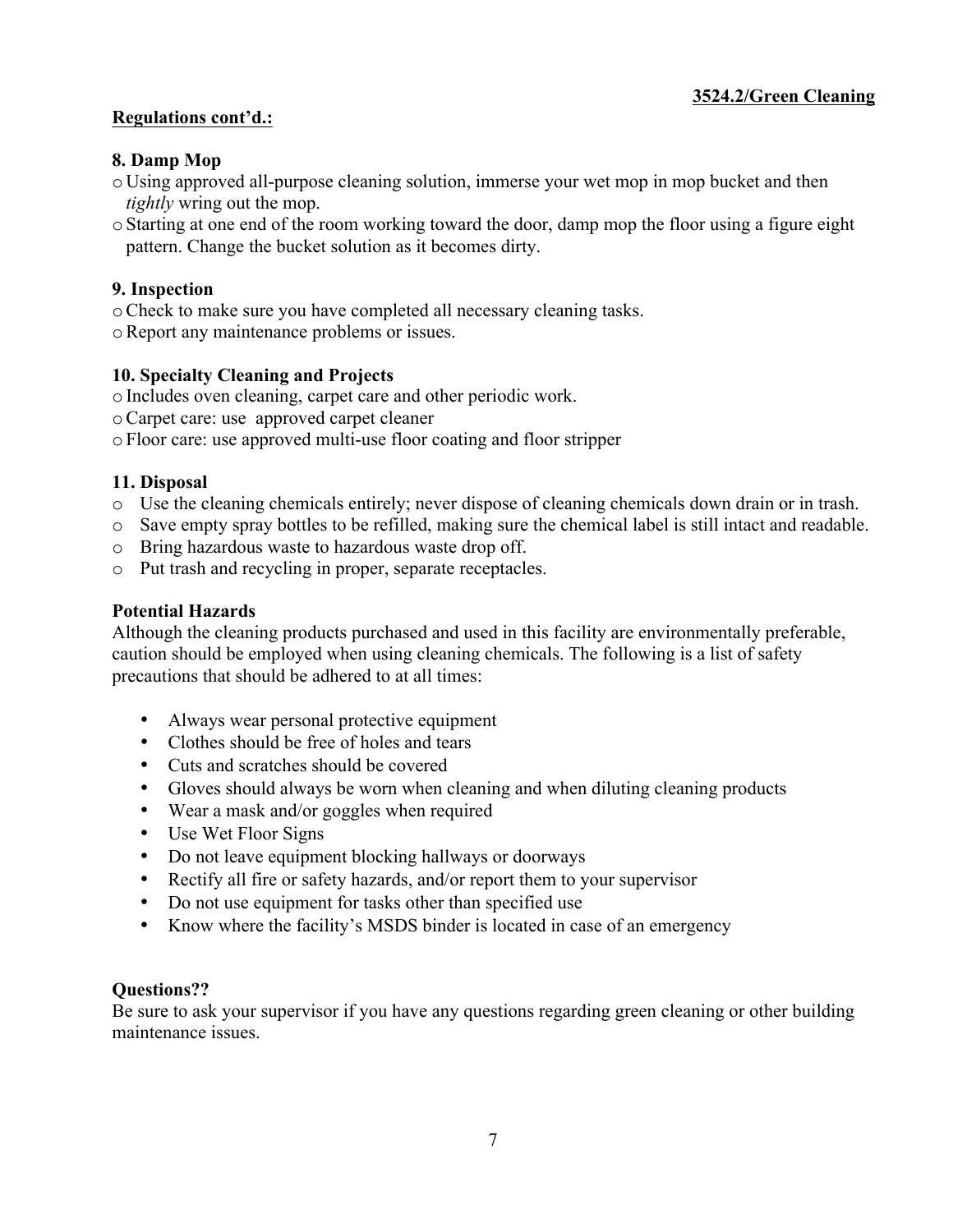# **TPS Facilities Maintenance Department**

# **Employee Green Cleaning Training Agreement Form**

I, have participated in the Green Cleaning Training Session for the Trumbull Public Schools. I hereby understand and agree to abide by all policy specifications and cleaning requirements set forth during the training session and listed in the Facilities Maintenance Department Employee Handbook. It will be my supervisor's responsibility to keep me updated concerning modifications (if any) made to the Green Cleaning Policy for as long as I am employed with this company.

Employee Name (Print)

\_\_\_\_\_\_\_\_\_\_\_\_\_\_\_\_\_\_\_\_\_\_\_\_\_\_\_\_\_\_\_\_\_\_\_\_\_\_\_\_

\_\_\_\_\_\_\_\_\_\_\_\_\_\_\_\_\_\_\_\_\_\_\_\_\_\_\_\_\_\_\_\_\_\_\_\_\_\_\_\_\_

\_\_\_\_\_\_\_\_\_\_\_\_\_\_\_\_\_\_\_\_\_\_\_\_\_\_\_\_\_\_\_\_\_\_\_\_\_\_\_\_\_

\_\_\_\_\_\_\_\_\_\_\_\_\_\_\_\_\_\_\_\_\_\_\_\_\_\_\_\_\_\_\_\_\_\_\_\_\_\_\_\_\_

Employee Signature

Date

Supervisor Signature